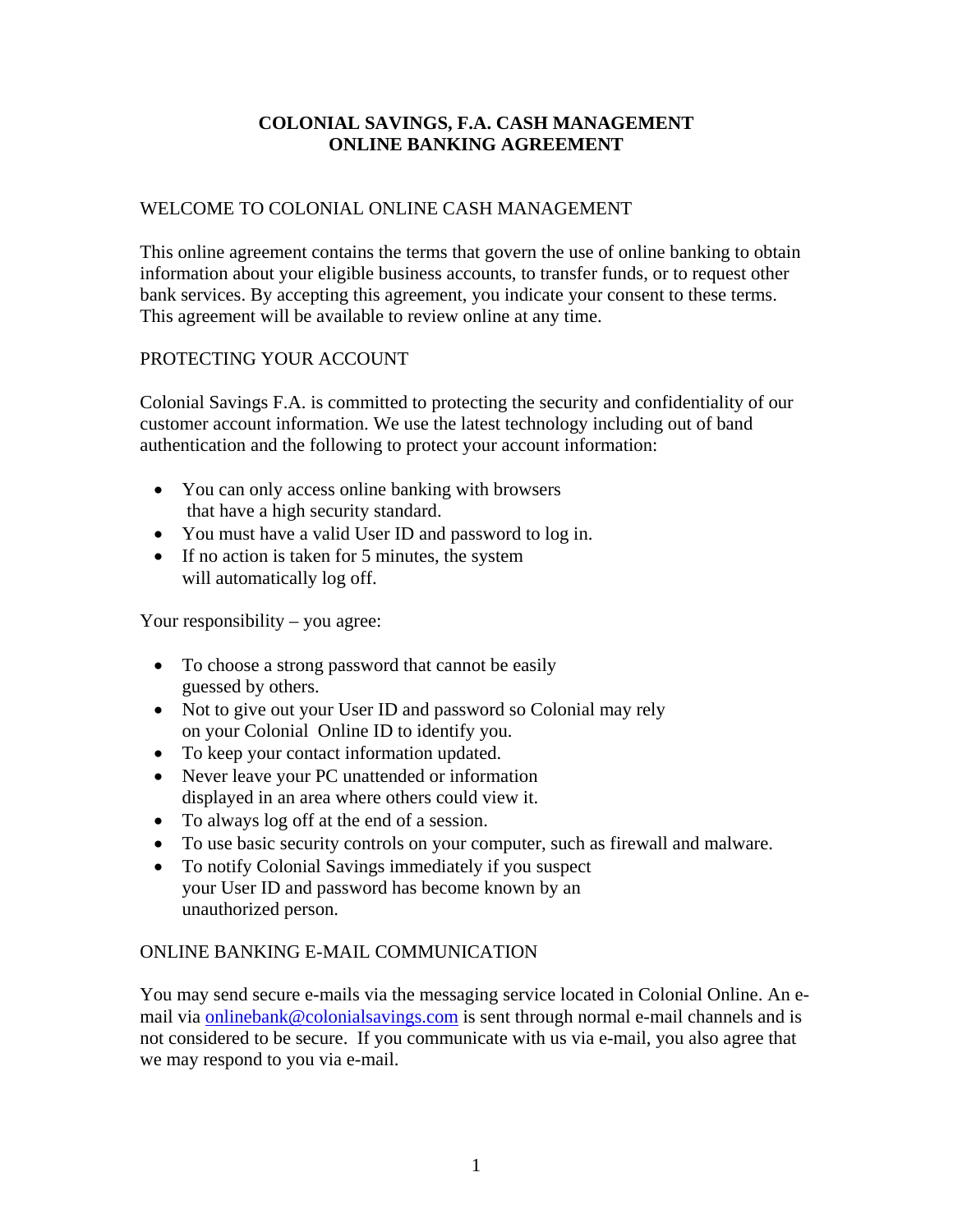## ENROLLMENT FOR COLONIAL CASH MANAGEMENT

## CASH MANAGEMENT ACCOUNTS

Colonial Savings business customers must complete the mail enrollment form or contact Colonial Savings to enroll for Cash Management services. A User ID and temporary Password will be sent to the customer in the mail. The system will require you to change the password to one of your choice the first time you logon. Password guidelines are available on the Login screen and change password screen. If your User ID and password are inactive for a period of one year or longer, or you do not log in within 90 days of being issued your User ID and password, your access will be deactivated and you will be required to enroll again.

### PASSWORDS

Password guidelines are available on the Login screen and the change password screen. Please choose a strong password that is not easily guessed by others. Passwords will expire every 180 days and you will be required to choose a new password. You may change your password at any time by selecting the Change Password option. Any password resets that are done as the result of a telephone call will be temporary and will require the selection of a new password the first time you logon.

#### ACCOUNTS LINKED TO USER ID

All Colonial Savings business accounts to which you have access will initially be linked to your User ID. If there are accounts that you do not wish to access online you may hide them from view.

#### TRANSFER FUNDS

As a Colonial Online customer you will be able to make immediate transfers between certain Colonial accounts online. All transfers are subject to the Terms and Conditions disclosed at each account opening. You may make transfers from checking, money market and savings accounts. You may make transfers to checking, money market, savings, Colonial Protect, and installment loans. Transfers are based on the available balance. If you do not have sufficient funds to complete a transfer, the transfer may not be completed. If we do complete a transfer as a service to you, you are responsible for any overdraft fees. You may transfer funds until 8:00 P.M. CST on a banking day.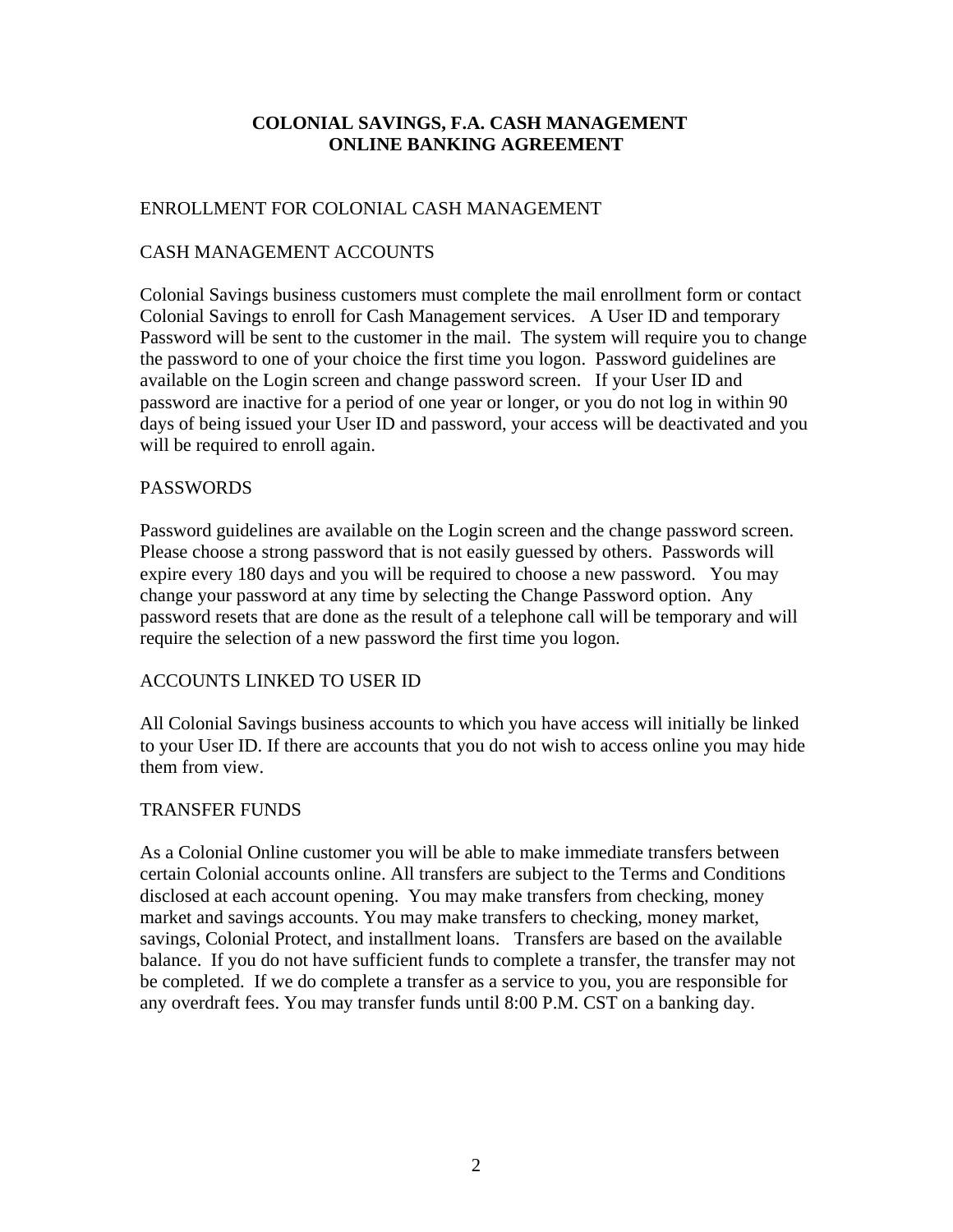Transfers performed after 8:00 P.M or on week-ends or holidays will be available the next banking day. Transfers may also be future dated or set up on a recurring basis, for example, transfer \$50 from checking to savings every two weeks.

#### WIRE SERVICES

Approved Cash Management customers may request a domestic outgoing wire via the online bank. Wire cut-off time is 3:00 P.M. on a banking day. Funds must be available at the time the wire is processed. Normal wire fees apply.

### ACH ORIGINATION

Approved Cash Management customers can originate ACH files via the online bank. A separate ACH agreement is required. ACH cut-off time is 3:00 P.M on a banking day. Funds must be available in the offset account for an ACH file to be processed. There is a fee of \$5.00 for each ACH file originated.

### POSITIVE PAY

Positive Pay is an anti-fraud system that enables the bank and customers to work together to detect check fraud by identifying items presented for payment that the customer did not issue. Customer must contact bank to enable positive pay. Cash Management customer is responsible for creating the issued item file and reviewing exception items on a timely basis. Cut-off time for review is 10:00 A.M.

#### BILL PAY SERVICE CASH MANAGEMENT ACCOUNTS

You must request bill pay services by completing the bill pay enrollment form on the login page of Colonial Online. Colonial Savings F.A. bill pay services are powered by a third party. Although payments can be scheduled at any time, payments will processed on the business day you designate the bill to be processed, provided the payment request is received prior to the 3:00 CST cut-off time. You must allow sufficient time for the Payee to receive and process the payment before the payment due date. Payments typically require 5 business days to complete. Any bill payment can be changed or cancelled by you provided you access the bill pay service before cut-off time on the day prior to the business day the payment will be initiated. The bill pay service reserves the right to select the method in which to remit the funds to the Payee. We will not be liable for damages caused by delay in process or error in process. We will not be liable if any of the following occurs: funds are not available in your account; you had knowledge of possible equipment or system malfunctions; any information provided by you about the